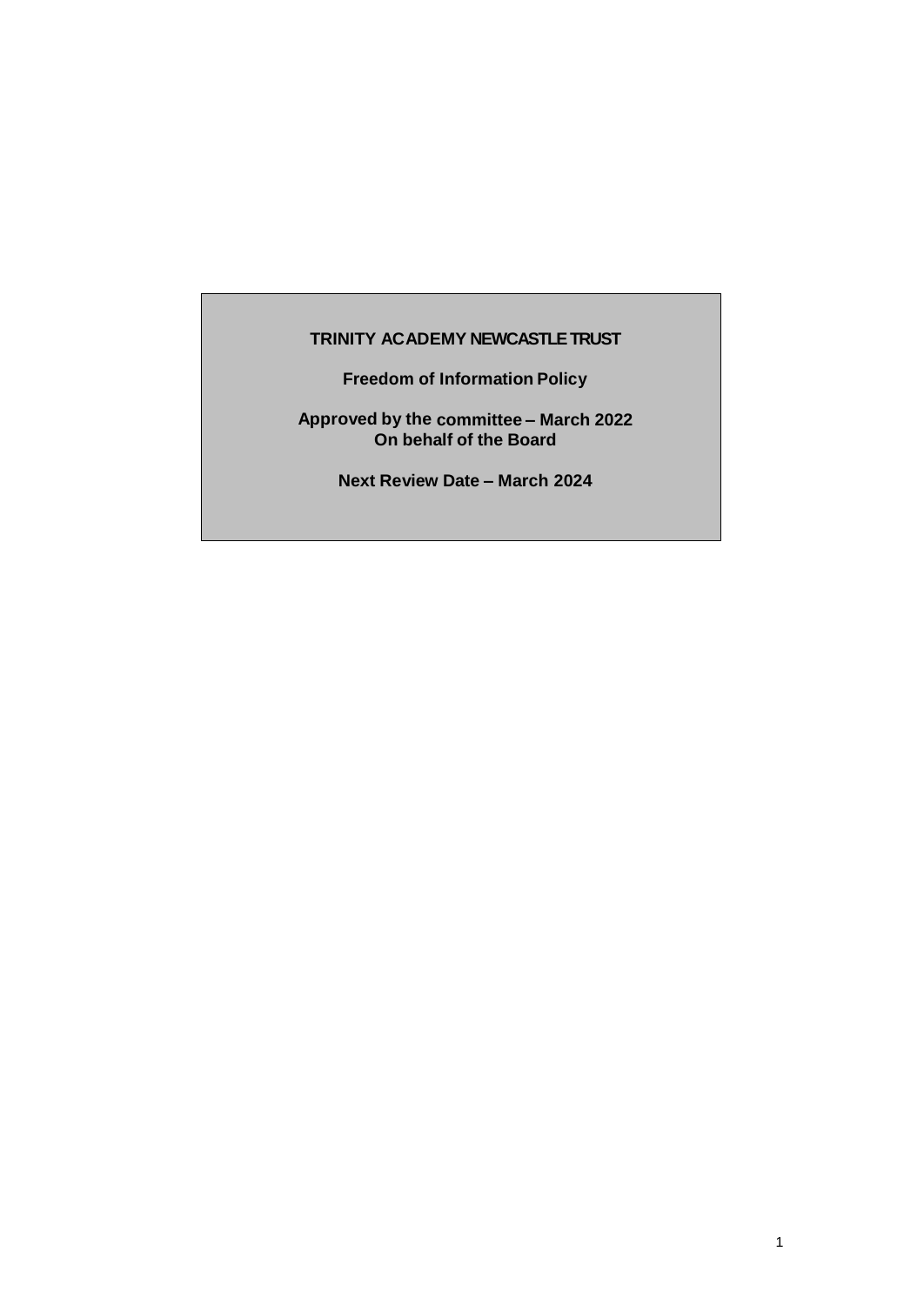#### Introduction

- **1.** Background
- **2**. Scope
- **3**. Obligations and Duties
- **4.** Publication Scheme
- **5.** Dealing with Requests
- **6**. Exemptions
- **7**. Public Interest Test
- **8.** Charging
- **9.** Responsibilities
- **10**.Complaints

**Appendix 1**. Procedure for Dealing with Requests

- **Appendix 2.** Exemptions
- **Appendix 3.** Applying the Public Interest Test
- **Appendix 4**. Charging
- **Appendix 5**. Standard Letters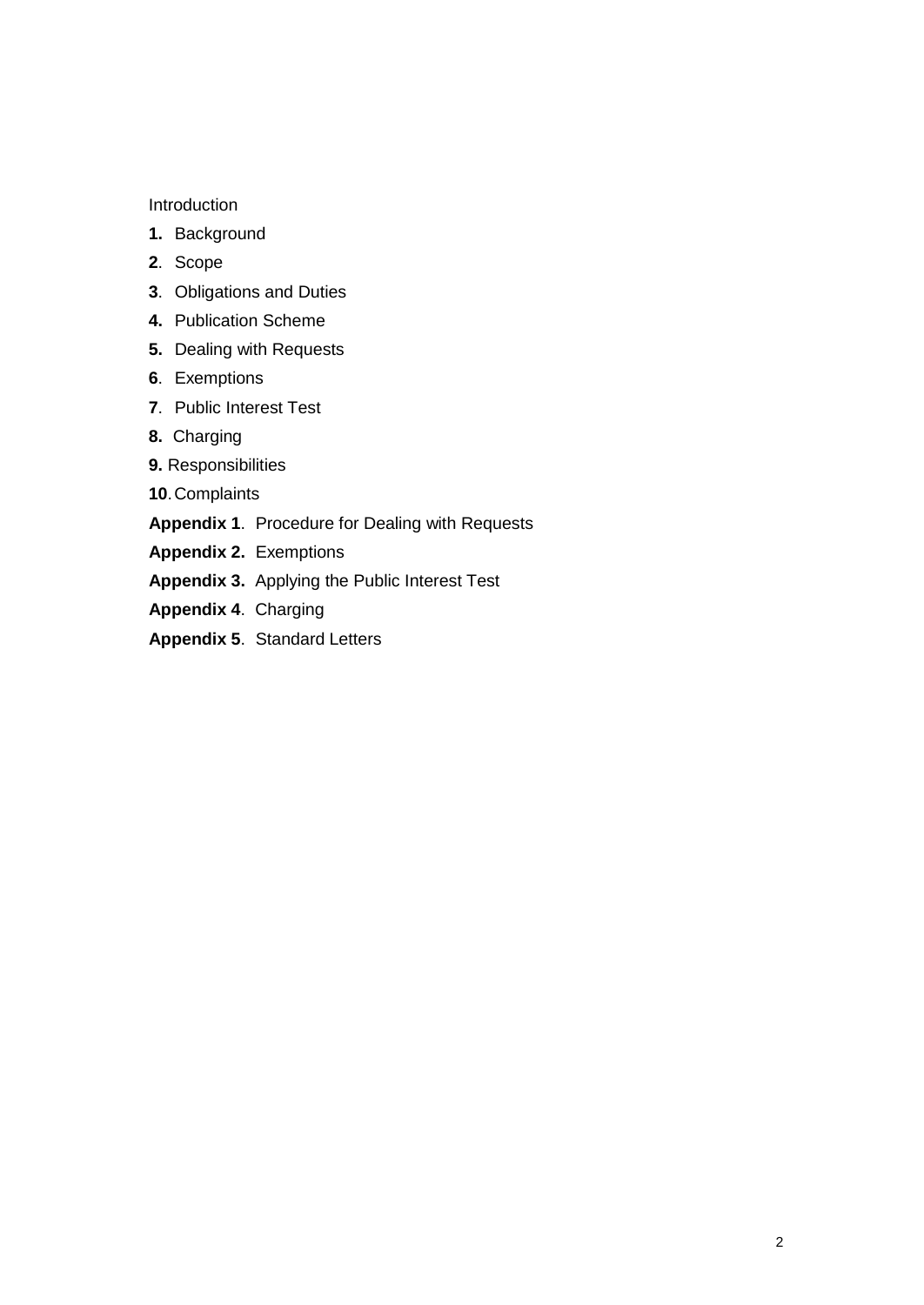# **1. Introduction**

Trinity Academy Newcastle Trust (The Trust) is committed to the Freedom of Information Act 2000 and to the principles of accountability and the general right of access to information, subject to legal exemptions. This policy outlines our response to the Act and a framework for managing requests.

# **2. Background**

The Freedom of Information Act 2000 (FoI) came fully into force on January 1 2005. Under the Act, any person has a legal right to ask for access to information held by the Trust. They are entitled to be told whether the Trust holds the information, and to receive a copy, subject to certain exemptions.

The information which the Trust routinely makes available to the public is included in the Publication Scheme. Requests for other information should be dealt with in accordance with the statutory guidance. While the Act assumes openness, it recognises that certain information is sensitive. There are exemptions to protect this information.

The Act is fully retrospective, so that any past records which the academy holds are covered by the Act. The DfES has issued a Retention Schedule produced by the Records Management Society of Great Britain, to guide the Trust on how long they should keep academy records. It is an offence to wilfully conceal, damage or destroy information in order to avoid responding to an enquiry, so it is important that no records that are the subject of an enquiry are amended or destroyed.

Requests under FoI can be addressed to anyone in the Trust; so all staff need to be aware of the process for dealing with requests. Requests must be made in writing, (including email), and should include the enquirers name and correspondence address, and state what information they require. They do not have to mention the Act, nor do they have to say why they want the information. There is a duty to respond to all requests, telling the enquirer whether or not the information is held, and supplying any information that is held, except where exemptions apply. There is no need to collect data in specific response to an Fol enquiry. There is a time limit of 20 days excluding academy holidays for responding to the request.

For further information and guidance, see the DfES "Freedom of Information Act 2000 – A Guide for Maintained Academys on Full Implementation from January 2005." This can be found on [Teachernet,](http://www.teachernet.gov.uk/management/atoz/f/freedomofinformationforschools/) under Freedom of Information in the A-Z of Academy Leadership.

#### **3. Scope**

The FoI Act joins the Data Protection Act and the Environmental Information Regulations as legislation under which anyone is entitled to request information from the academy.

Requests for personal data are still covered by the Data Protection Act. (DPA). Individuals can request to see what information the academy holds about them. This is known as a Subject Access Request, and must be dealt with accordingly.

Requests for information about anything relating to the environment – such as air, water, land, the natural world or the built environment and any factor or measure affecting these – are covered by the Environmental Information Regulations (EIR). They also cover issues relating to Health and Safety. For example queries about chemicals used in the academy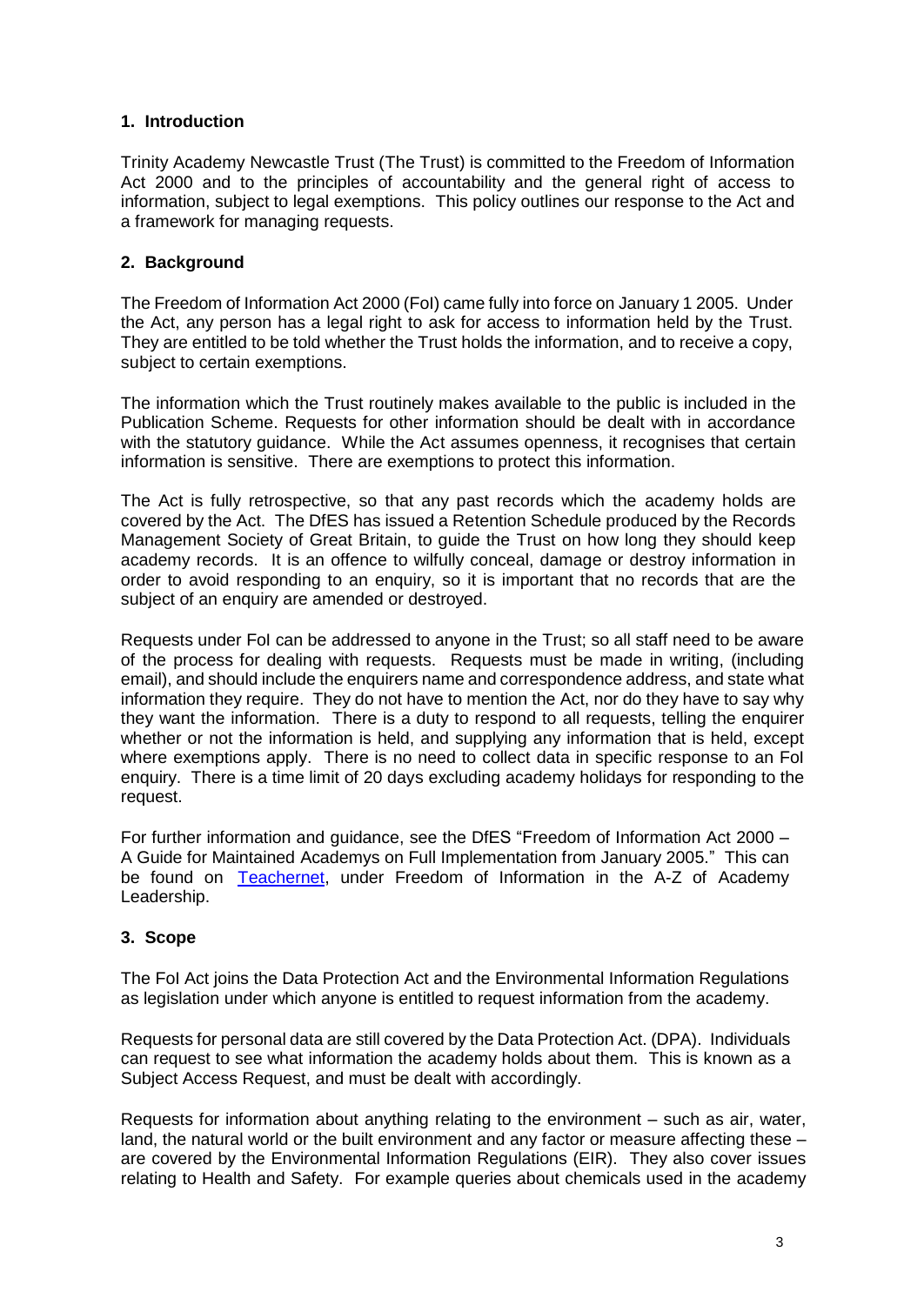or on academy land, phone masts, car parks etc. would all be covered by the EIR. Requests under EIR are dealt with in the same way as those under FoIA, but unlike FoIA requests, they do not need to be written and can be verbal.

If any element of a request to the academy includes personal or environmental information, these elements must be dealt with under DPA or EIR. Any other information is a request under FoIA, and must be dealt with accordingly.

# **4. Obligations and Duties**

The Trust recognises its duty to:

- provide advice and assistance to anyone requesting information. *We will respond to straightforward verbal requests for information, and will help enquirers to put more complex verbal requests into writing so that they can be handled under the Act.*
- $\Box$  tell enquirers whether or not we hold the information they are requesting (the duty to confirm or deny), and provide access to the information we hold in accordance with the procedures laid down in Appendix 1.

### **5. Publication Scheme**

The Trust has adopted the Model Publication Scheme for Trusts approved by the Information Commissioner.

The Publication Scheme and the materials it covers will be readily available from the Trust.

#### **6. Dealing with Requests**

We will respond to all requests in accordance with the procedures laid down in Appendix 1.

We will ensure that all staff are aware of the procedures. (*Note: A Powerpoint presentation is available on [Teachernet](http://www.teachernet.gov.uk/management/atoz/f/freedomofinformationforschools/) to help in raising awareness. It can be found under Freedom of Information on the A-Z of Academy Leadership)*

# **7. Exemptions**

Certain information is subject to either absolute or qualified exemptions. The exemptions are listed in Appendix 2.

When we wish to apply a qualified exemption to a request, we will invoke the public interest test procedures to determine if public interest in applying the exemption outweighs the public interest in disclosing the information.

We will maintain a register of requests where we have refused to supply information, and the reasons for the refusal. The register will be retained for 5 years.

#### **8. Public Interest Test**

Unless it is in the public interest to withhold information, it has to be released. We will apply the Public Interest Test before any qualified exemptions are applied.